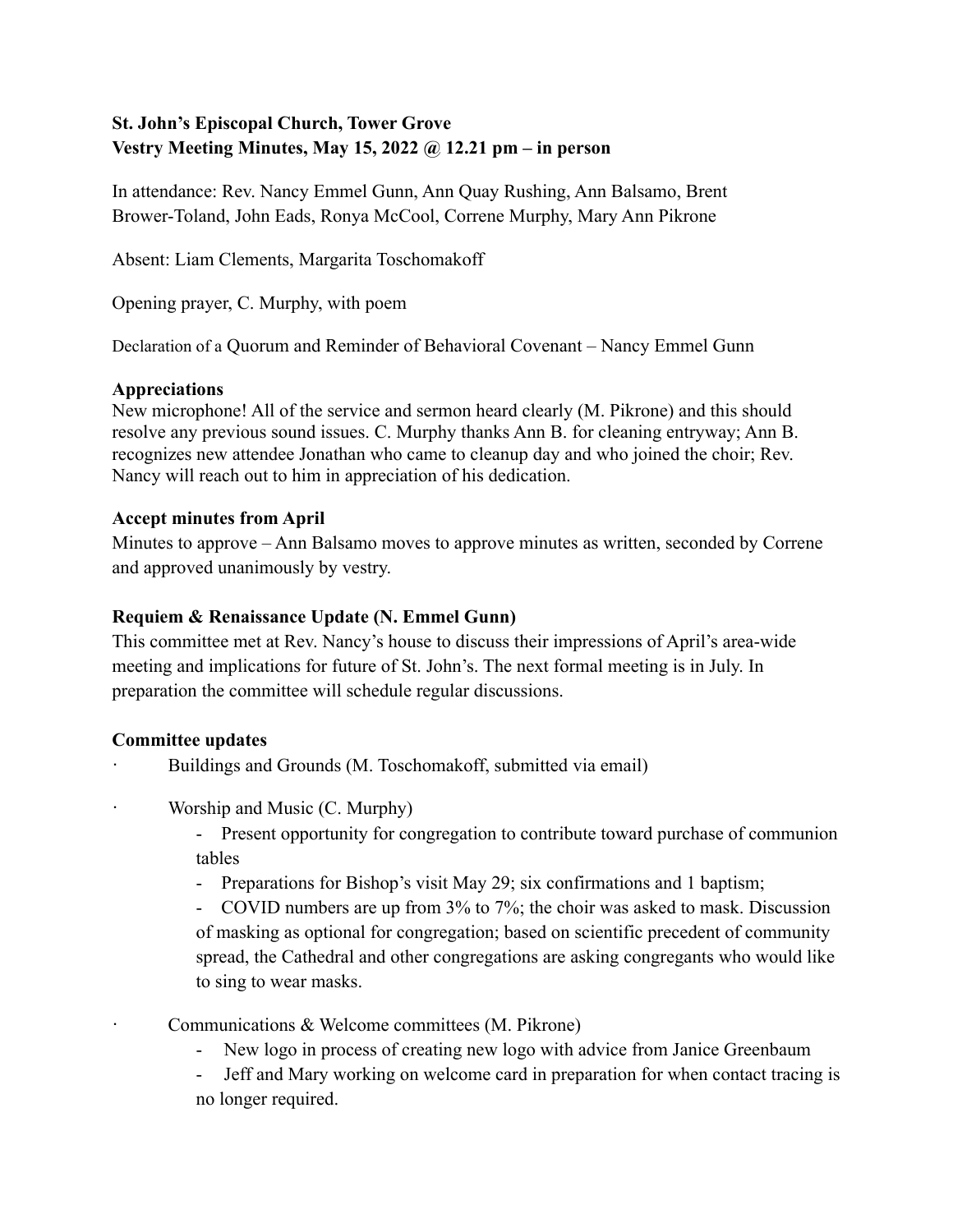- C. Murphy reports a member has volunteered to be a greeter on Sunday mornings
- Rev. Nancy reported the church had lots of newcomers today and reiterated the need for vestry to pay attention to and greet newcomers

- Brochures to be completed in time for TG Pride in September

· Fundraising (A. Balsamo)

Bingo night raised \$1000; the key to success lay in prizes donated to the effort. Another event was proposed in fall after school is back in session

Previously a Scott Joplin/Bryan Cather tribute was being planned for June 5 or 12, but will push back to perhaps end of June as Tracy, Matt and Ann make connections to artists.

- Discussion of promotion for church events via special signage such as banners and sandwich boards

· Outreach (L. Clements absent, M. Pikrone)

- Vestry discussed door hangers and how best to perform outreach to the community. The overwhelming idea is to formulate either a poll or an item on the welcome card: to ask what do you need St. John's to do for you?

- Investigate what brings newcomers to St. John's.

Education (B. Brower-Toland) –

- J Eads, Young Adult/Adult Professional group restarting; investigating outdoor events such as the Botanical Garden's Whittaker Festival and Lafayette Square concerts; possibility of combining with Bethel Lutheran's (ELCA) group.

- B. Brower-Toland is exploring options for kids' activities; to bring families back we need to capitalize on opportunities to serve kids.

Discussion was had about restarting Godly Play and where and when to conduct it

- Brent, Travis, Rodney, and Emily will inventory space and report back about needs.

- The vestry discussed new Safe Church training.

Budget (N. Emmel Gunn)

- Pledging down; need reminders about pledging during vestry announcements

Total amount of income  $= 34\%$  of total; on target even with a deficit; if fundraising and pledges can pick up extra funds by end of year that puts us in a good position

Nancy will check to ensure we've paid our diocese pledge